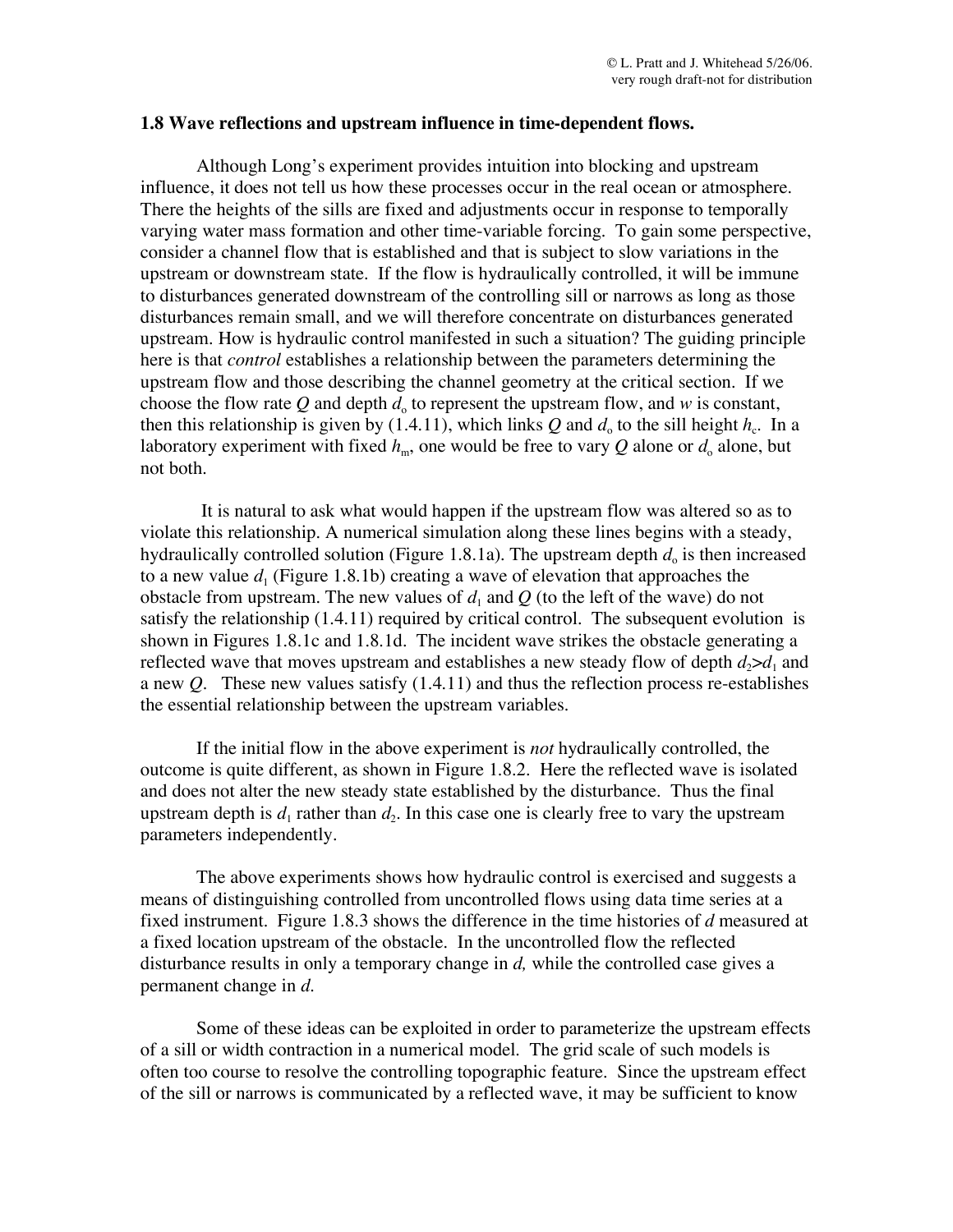the reflection coefficient. For the incident wave shown in Figure 1.8.1b, which has an height amplitude  $d_1 - d_0$ , the ultimate upstream depth  $d_2$  established after wave reflection would be given by the reflection coefficient  $(d_2-d_0)(d_1-d_0)$ . Consider a linearized version of this problem in which the incident wave has the form

$$
\eta_I = f_I(y - c_+ t)
$$
, and  $v'_I = \left(\frac{g}{d_o}\right)^{1/2} f_I(y - c_+ t)$ 

where  $c_+ = v_o + (gd_o)^{1/2}$  and  $v_o$  and  $d_o$  are the undisturbed upstream flow. The reflected wave is of the form

$$
\eta_R = f_R(y - c_- t)
$$
, and  $v'_R = -\left(\frac{g}{d_o}\right)^{1/2} f_R(y - c_- t)$ ,

with ,  $c_{-} = v_{o} - (gd_{o})^{1/2}$ .

If the wave length is much longer than the length of the obstacle, then the flow over the obstacle can be approximated as steady at any given instant. Thus the relationship (1.4.11) holds at any instant even though the flow itself is evolving in time. In the present context this relationship can be written

$$
\frac{v^2(0,t)}{2} - \frac{3}{2} \left( \frac{gv(0,t)d(0,t)w(0)}{w_s} \right)^{2/3} + gd(0,t) = gh_m \tag{1.8.1}
$$

where  $v(0,t)$ ,  $d(0,t)$  and  $w(0)$  are the velocity, depth and width at the upstream edge (here *y*=0) of the obstacle,  $h_m$  is the obstacle height and  $w_s$  is the minimum width (here assumed to coincide with the sill).

If the values  $d_o + f_I(-c_+t) + f_R(-c_-t)$  and  $v_o + (g/d_o)^{1/2} (f_I(-c_+t) - f_R(-c_-t))$  are substituted for  $d(0,t)$  and  $v(0,t)$  in (1.8.1) and the resulting equation linearized, it follows that

$$
R_c = \frac{\eta_R(0,t)}{\eta_I(0,t)} = \frac{\left(1 + F_d\right)\left[1 - F_d^{1/3}\left(w(0)/w_s\right)^{2/3}\right]}{\left(1 - F_d\right)\left[1 + F_d^{1/3}\left(w(0)/w_s\right)^{2/3}\right]}.
$$
\nwhere  $F_d = v_o / (gd_o)^{1/2}$ 

\n(1.8.2)

In order to apply this relation, suppose that an upstream disturbance is created in which the free surface level is raised from the value  $d_0$  to  $d_0 + a$ . The disturbance propagates downstream and eventually reaches the obstacle where it is reflected with amplitude  $aR_c$ , with  $R_c$  given by (1.8.2). The reflected disturbance travels upstream and established a new state with depth  $d_0 + aR_c$  and velocity  $v_0 - (g/d)^{1/2} aR_c$ . This new state is guaranteed to satisfy the upstream conditions consistent with a hydraulically controlled flow, at least to  $O(a/d_0)^2$ .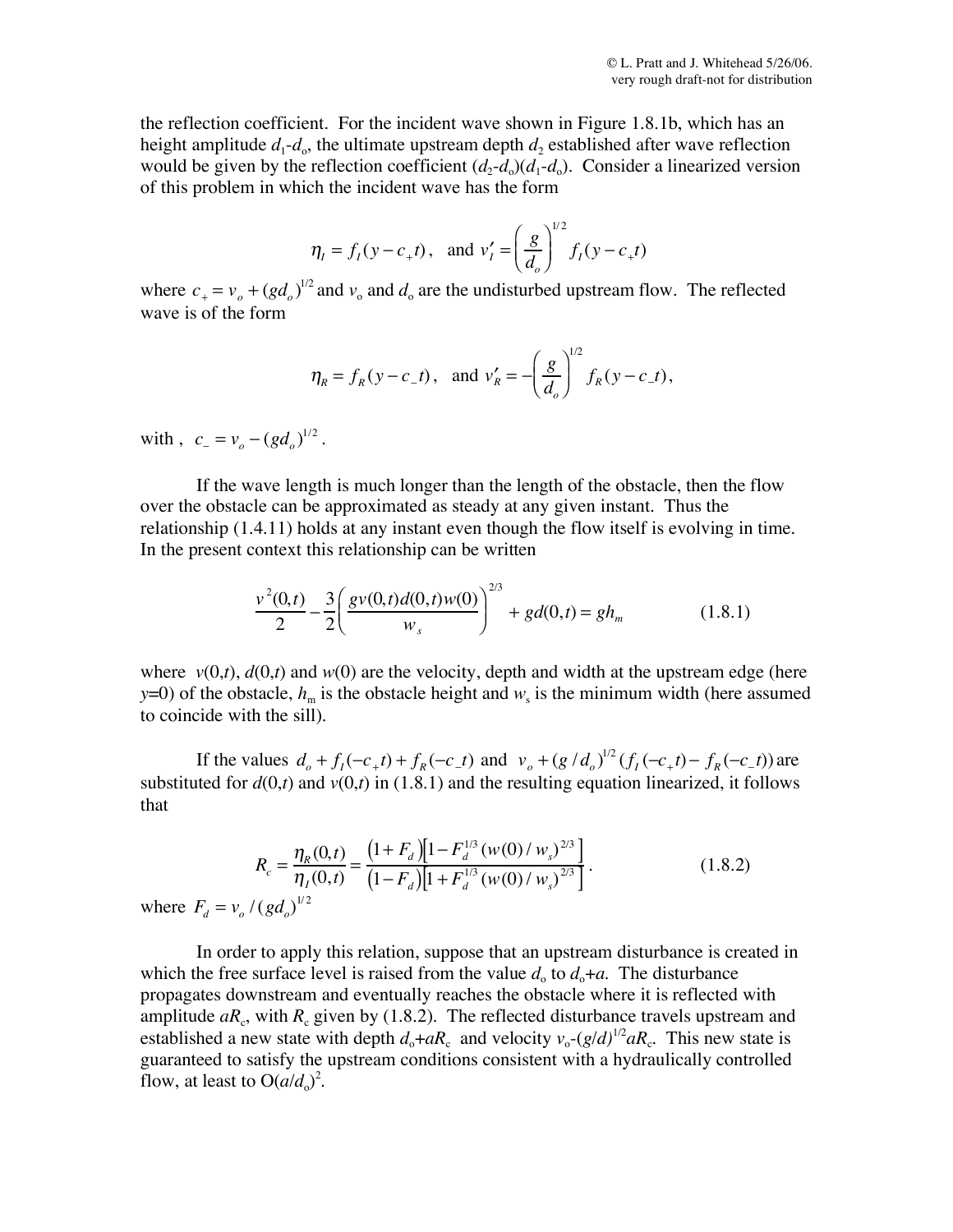Hydraulic control is often equated exclusively with regulation of the flow rate *Q*, but this this is an oversimplification. Suppose that the drain in a kitchen sink is closed and the faucet is left running, causing the sink to fill up and water to spill out onto the floor. At the lip of the sink the flow will be critical and the flow will therefore be hydraulically controlled. However *Q* in this case is set by the faucet and is independent of the height of the lip or sill. In this case it is the depth of water in the sink  $(d_0)$  that is controlled: Q and  $h_m$  are set and  $d_o$  is then determined by something like (1.4.11).

## **Figure Captions**

Figure 1.8.1 The wave reflection process for a hydraulically controlled flow. The nondimensional quantities shown are  $(\tilde{d}, \tilde{z}) = (d, z) / h_o$ ,  $\tilde{v} = v / \sqrt{gd_o}$  and  $\tilde{t} = t \sqrt{gd_o}/L$  where  $d_o$  is the initial upstream depth,  $h_o$  is the height of the obstacle, and *L* is the obstacle length. (from Pratt 1984b)

Figure 1.8.2 The wave reflection process for a purely subcritical flow. The notation is as in Figure 1.8.1. (from Pratt 1984b)

Figure 1.8.3 The time history of the upstream surface level during the wave reflection process for the controlled flow of Figure 1.8.1 and the subcritical (uncontrolled) flow of Figure 1.8.2. (from Pratt 1984b)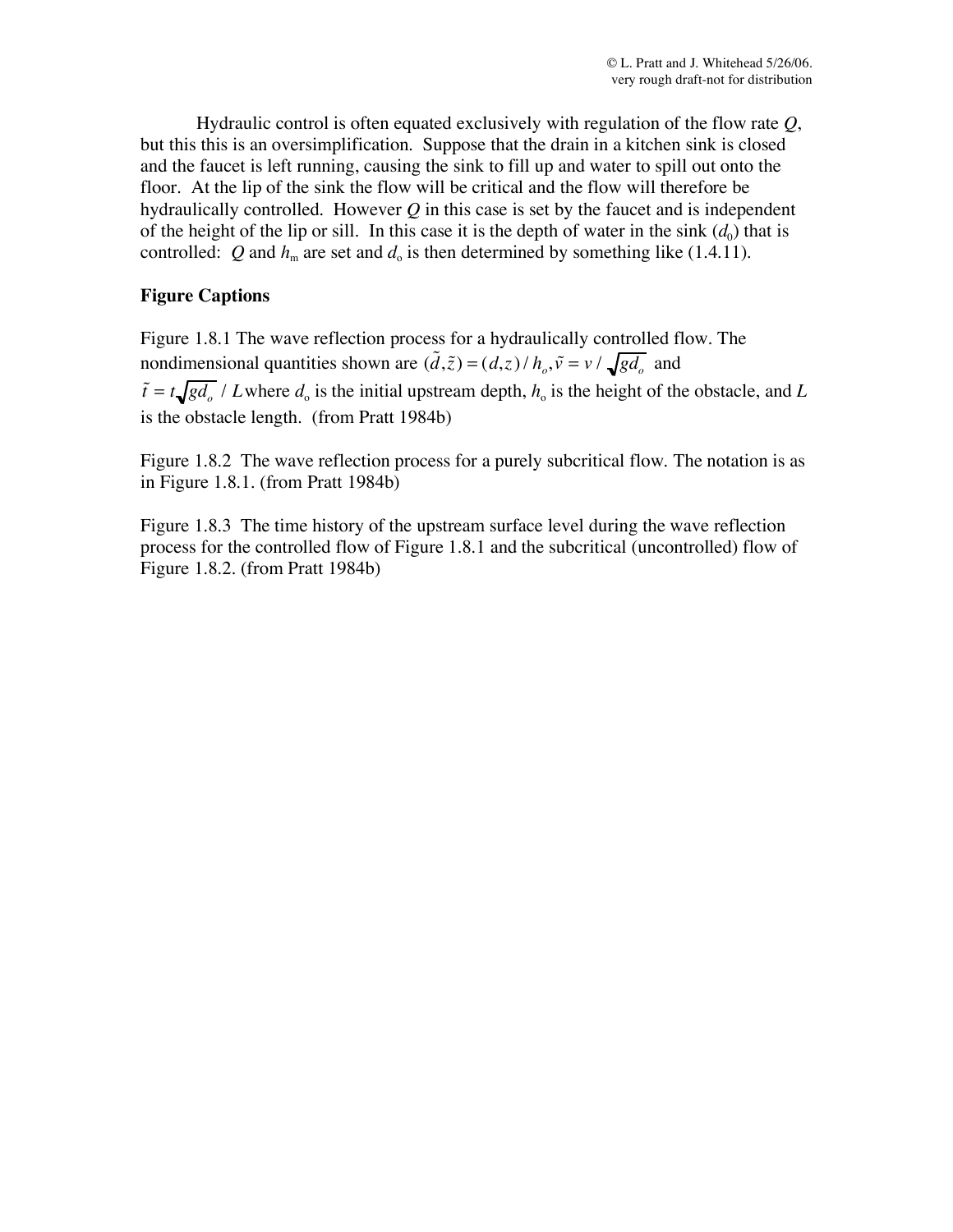

Figure 1.8.1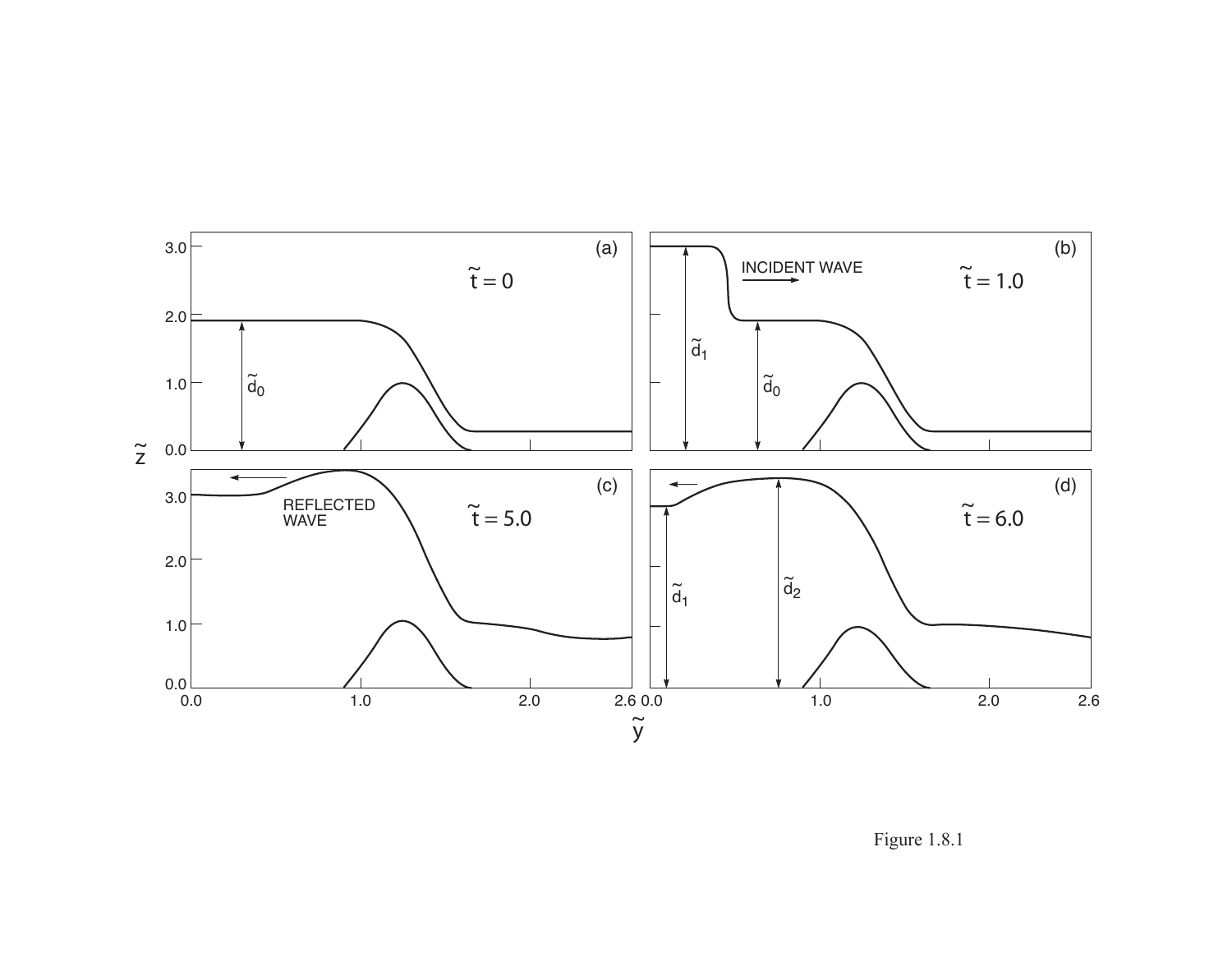

Figure 1.8.2